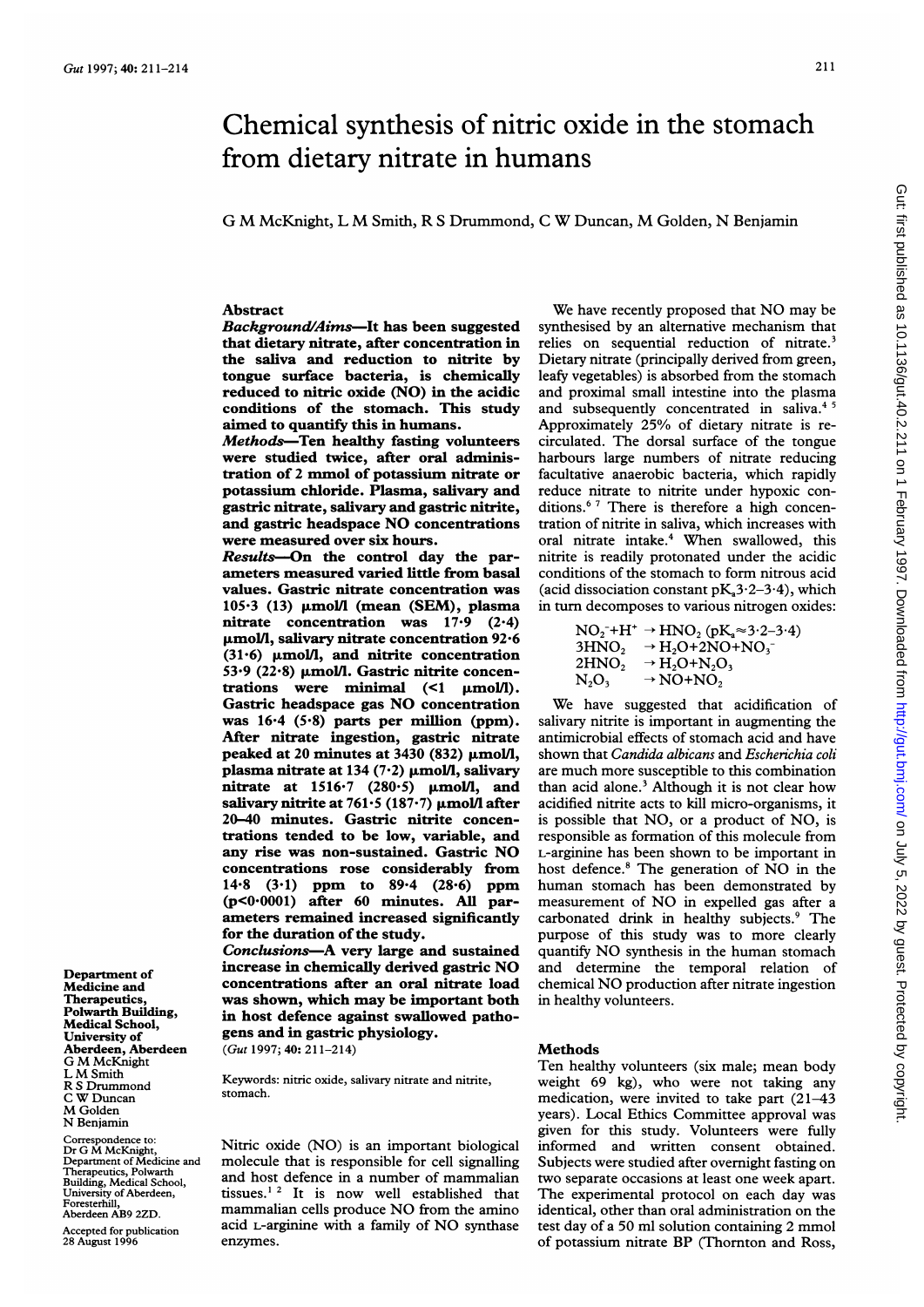Huddersfield, UK), or on the control day, potassium chloride (BDH chemicals, Merck Ltd, Poole, Dorset, UK). After three hours, a low nitrate (29  $\mu$ mol total), neutral pH drink (Complan) was given. The experimental order was randomly allocated.

After insertion of a fine bore nasogastric feeding tube (ET03 Medicina Ltd), blood, gastric headspace gas, gastric juice (5 ml), and unstimulated saliva<sup>10</sup> samples  $(1-3$  ml) were taken at 20 minute intervals for two hours and 30 minute intervals thereafter. To facilitate the aspiration of gastric contents, five minutes before sampling 50 ml ambient air (<10 ppb) was introduced via the nasogastric tube. The pH of gastric juice samples was measured and then the juices alkalinised with 50  $\mu$ I 5M NaOH to prevent further reduction of  $NO<sub>2</sub>$ . Nitrate and nitrite assays were performed by a modified Griess reaction, nitrate being first reduced on a copper coated cadmium column as previously described.<sup>11</sup> Nitrite assays were performed in microwell plates and the diazo colour reaction detected at <sup>540</sup> nm. NO in aspirated headspace gas was analysed after dilution (10 ml gastric gas diluted to 100 ml total volume in NO impermeable container) with laboratory air to achieve final concentration less than 20 ppm using <sup>a</sup> chemiluminescence meter (Thermo Electron Instruments, model 42A, Warrington, Cheshire, UK), which<br>is calibrated with standard NO/nitrogen calibrated with standard NO/nitrogen mixtures (MG Gas Products Ltd, Reigate,

UK). The chemiluminescence analyser was connected to a Maclab and Macintosh data acquisition system.

### Statistical analysis

The results on the control and test days were compared using two way analysis of variance with repeated measures and post-hoc analysis using matched pairs  $t$  tests; simple and Spearman rank correlation analysis. A value of  $p<0.05$  was considered significant.

#### Results

On the control day basal concentrations of plasma nitrate  $(17.9 (2.4) \mu \text{mol/l})$ , gastric nitrate (105.3 (23.1)  $\mu$ mol/l), salivary nitrate (92.6 (31.6)  $\mu$ mol/l), and salivary nitrite (53.9) (22.8)  $\mu$ mol/l), gastric nitrite (<1  $\mu$ mol/l) and headspace gas NO (16.4 (5.8) ppm) varied little over the six hour time course (Fig 1; Table).

In contrast, after oral administration of 2 mmol of potassium nitrate solution there were pronounced increases in plasma nitrate, gastric nitrate, salivary nitrate, salivary nitrite, and gastric headspace NO concentration. These remained considerably increased even at the end of the six hour study period (Fig 1; Table). Gastric nitrite concentrations tended to be low, variable, and any rise was not sustained although measurement was hampered by



Figure 1: Effect of ingestion of nitrate on basal concentrations of plasma nitrate, gastric and salivary nitrates/nitrites, gastric NO (all p<0.001 ANOVA), and alteration of intraluminal pH with time and Complan ingestion, salivary glands before reduction on tongue (measured as nitrate plus nitrite). Data shown as mean (SEM).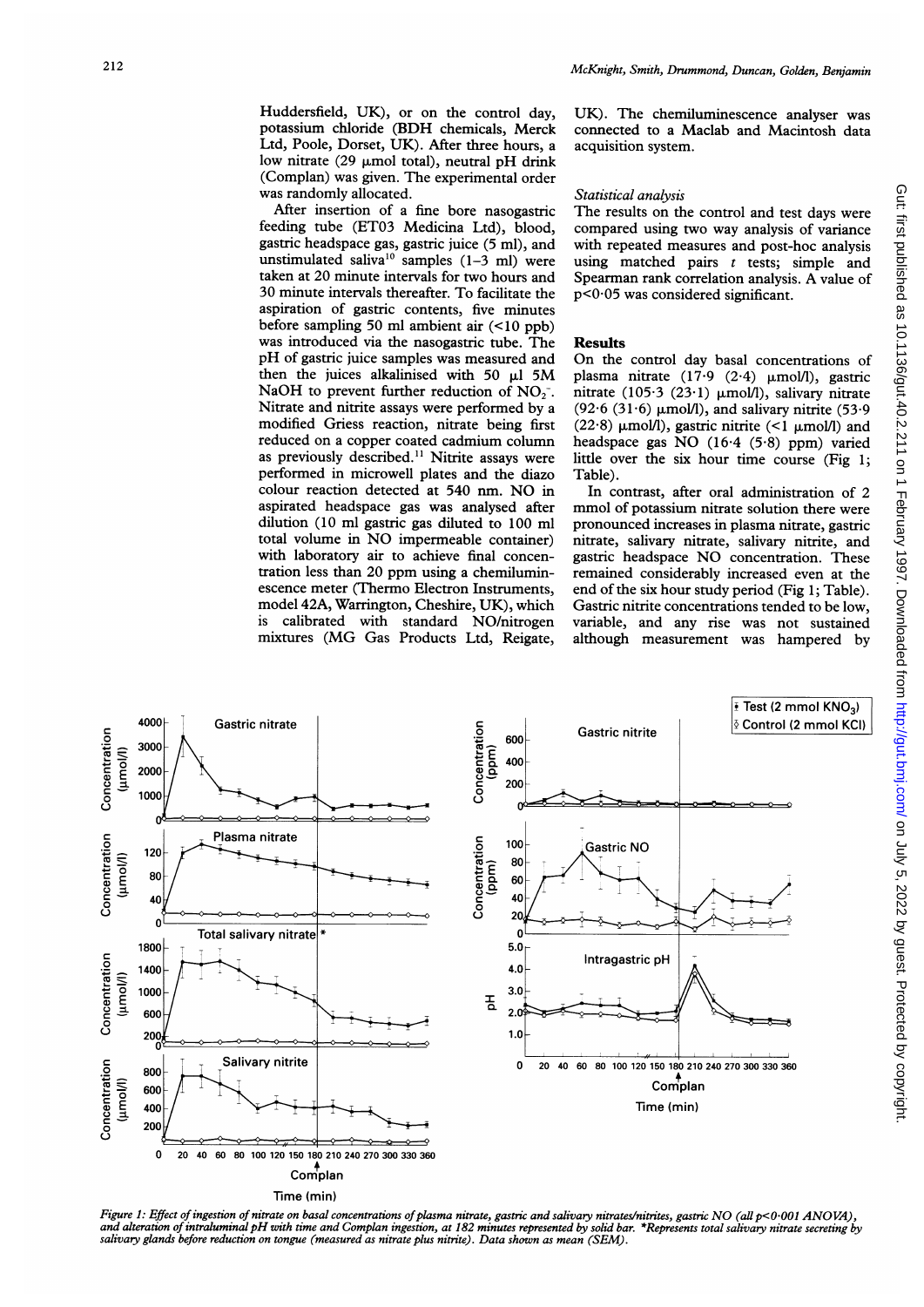Effect of an inorganic nitrate load (2 mmol) on plasma salivary and gastric nitrate, nitrite and nitric oxide concentrations

| Sample                 | Control (mean (SEM))<br>(µmol/l) | Test (mean (SEM))<br>$(\mu mol/l)$ | Peak time<br>(mins) |
|------------------------|----------------------------------|------------------------------------|---------------------|
| Gastric nitrate        | 133.4(21.2)                      | $3430 \cdot 1 (832 \cdot 1)$       | 20                  |
| Plasma nitrate         | 17.9(2.4)                        | 134(7.2)                           | 40                  |
| Total salivary nitrate | 92.6(31.6)                       | $1516 \cdot 7 (280 \cdot 5)$       | $20 - 40$           |
| Salivary nitrite       | 53.9(22.8)                       | 761.5(187.7)                       | $20 - 40$           |
| Gastric nitrite        | 0.63(0.63)                       | 105.3(32.3)                        | 40                  |
| Gastric NO (ppm)       | 16.4(5.8)                        | 89.4(28.6)                         | 60                  |

Gastric NO values are parts per million (ppm). Nitrate and nitrite values are  $\mu$ mol/l as denoted.

difficulty in achieving a clear supernatant that would not interfere with absorption at 540 nm. Due to the turbidity of some gastric juice samples even after repeated centrifugation, absorption readings were inappropriately high although there was no visibly detectable pink colour of the diazo reaction.

Peak gastric nitrate concentration occurred at the first measurement after intake (20 min), plasma values peaked at 40 minutes and gastric headspace NO concentration reached <sup>a</sup> peak at 60 minutes (Table). All remained significantly increased for the duration of the study  $(p<10^{-8})$ ANOVA; apart from gastric nitrite). The highest measured gastric headspace gas NO value was 291 ppm 60 minutes after intake of the nitrate solution.

Gastric acidity was not significantly affected by nitrate intake but dropped dramatically after the ingestion of Complan recovering by the next sampling time and thereafter decreasing (Fig 1). Although gastric NO was falling by the time the neutral drink was ingested, presumably parallel to the decline in salivary nitrate and nitrite concentrations, there was nevertheless <sup>a</sup> significant reduction in NO production when gastric pH rose after the drink and a significant recovery when gastric pH returned to basal conditions. This negative relation between gastric juice pH and stomach headspace gas NO concentration is shown in Figure 2  $(r_s=-0.55; p<0.01)$ . There was no significant relation between stomach NO and salivary nitrite concentrations (control day  $(r_s=0.32; p=0.024);$  test day  $(r_2=0.46;$ p<0-001)), nor were any of the measured variables different between sexes.



Figure 2: pH dependency of gastric NO production. Spearman rank correlation  $-0.55$ ,  $p < 0.01$ .

### **Discussion**

This study shows that very large concentrations of NO are generated in the stomach after an oral nitrate intake. The maximum concentration of NO was seen approximately 60 minutes after a dose of nitrate, which represents the average intake of an adult over one to two days in the UK.12 The mean concentration ofNO at this time averaged <sup>90</sup> ppm; this is about 7000 times that found in exhaled<br>breath.<sup>9</sup> The concentrations of stomach The concentrations of stomach headspace gas NO were considerably higher in our study than those previously reported (basal expelled gastric NO 800-6000 parts per billion).<sup>9</sup> This may be due to dilution of gastric gas in the previous study with carbon dioxide generated from the carbonated drink used to induce belching. The higher values measured in this study may be an underestimate of true <sup>I</sup> NO concentrations in the stomach as NO at this concentration will readily combine with oxygen to form  $NO<sub>2</sub>$ , albeit by second order kinetics, which is not measured by the chemiluminescence analyser we used. Furthermore, as we had to inject air into the stomach five minutes before sampling the concentration of NO in headspace gas may not have reached equilibrium with the gastric juice. In previous studies in vitro we found that headspace NO reaches equilibrium with the aqueous phase in a shaken closed vessel at about one hour.<sup>7</sup>

At six hours after nitrate intake the concentration remained considerably higher than baseline, suggesting a prolonged effect of dietary nitrate on stomach NO synthesis. The increased NO generation was associated with the expected rise in salivary nitrate and nitrite and the timecourse suggests that stomach NO synthesis derives from acidification of salivary nitrite, even though the correlation between stomach NO and salivary nitrite in individual subjects did not reach statistical significance. The concentration of stomach headspace NO was, however, associated with the degree of acidity in the stomach. During the course of the experiment, on both study days, stomach acidity increased initially, presumably due to the presence of a nasogastric tube. After ingestion of Complan there was a short lived reduction in acidity accompanied by reduction in nitric oxide generation even allowing for the expected fall in NO by this stage in the study. As gastric acidity recovered so NO generation followed and reached pre-meal levels and at the end of the study day NO levels were still significantly higher than on the control day. This is probably because of the persisting increase in plasma nitrate and thus assimilation into saliva even at the end of the study period.

Previous studies in vitro have shown that NO is generated when nitrite is acidified. The amount of NO generated in the stomach in vivo, however, greatly exceeds that expected from in vitro studies, suggesting another reducing agent such as ascorbate may be present in saliva or gastric juice to increase nitrite reduction to NO.7

We have previously suggested that salivary concentration of nitrate and subsequent rapid